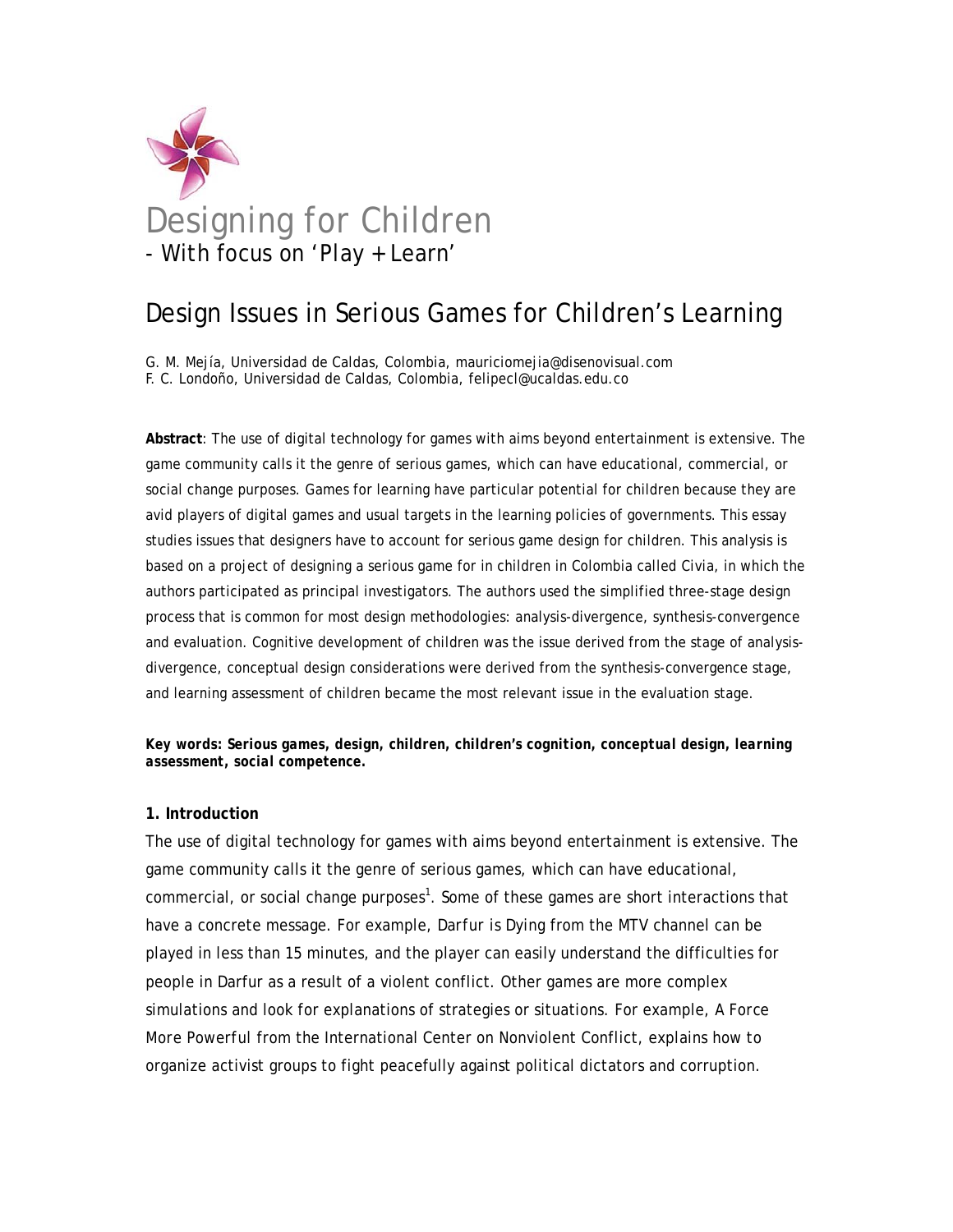There is a general agreement that games are a useful educational tool. Certainly, toys and games have traditionally been used in education, especially for preschool children (Hartman & Brougère, 2004). Despite this, educational researchers have reported that children are playing less inside and outside school for reasons such as less playful time spent with parents and more importance given to cognitive skills in school (Golinkoff, Hirsh-Pasek, & Singer, 2006). Golinkoff et al. have defended game learning benefits and have called for an increase of game time for children. Authors like Prensky (2001) and Gee (2003) have studied the potential that video games have for learning. They argue that video game players are active and motivated in the interaction, which creates meaningful learning transferable to the real world. Moreover, recent studies have reported that children actually use video games for learning (Sánchez Buron, Rodriguez, & Fernández Martín, 2009; Manders, 2008).

These findings show the need for studies about serious games design. This essay studies issues that designers have to account for in serious game design for children. This analysis is based on a project of designing a serious game for children in Colombia called *Civia*, in which the authors participated as principal investigators. The simplified three-stage design process described by Jones (1970) was utilized, which is common for most design methodologies: analysis-divergence, synthesis-convergence and evaluation. Based on each stage of the *Civia* design process, the authors indentified the most relevant and challenging issues for designers and researchers that can be generalizable to other projects. The cognitive development of children was the issue derived from the stage of analysis-divergence, conceptual design considerations were derived from the synthesisconvergence stage, and learning assessment of children became the most relevant issue in the evaluation stage.

# **2.** *Civia* **Game**

*Civia* is a multiuser online game targeted at children to learn about social and citizenship competencies (Mejía, Londoño, & Escandón, under review). The game intends to support one of the Colombian central policies in education; the game concept and content use, as a basis, the guidelines from the Ministry of Education in citizenship competencies (Ministerio de Educación Nacional, 2004). *Civia* was developed as an applied research project using a systematic and documented process. First, in the analysis-divergence stage, the team studied children's contexts in Colombia and possible game structures. In the synthesis-convergence stage, a game concept and the core mechanics of the games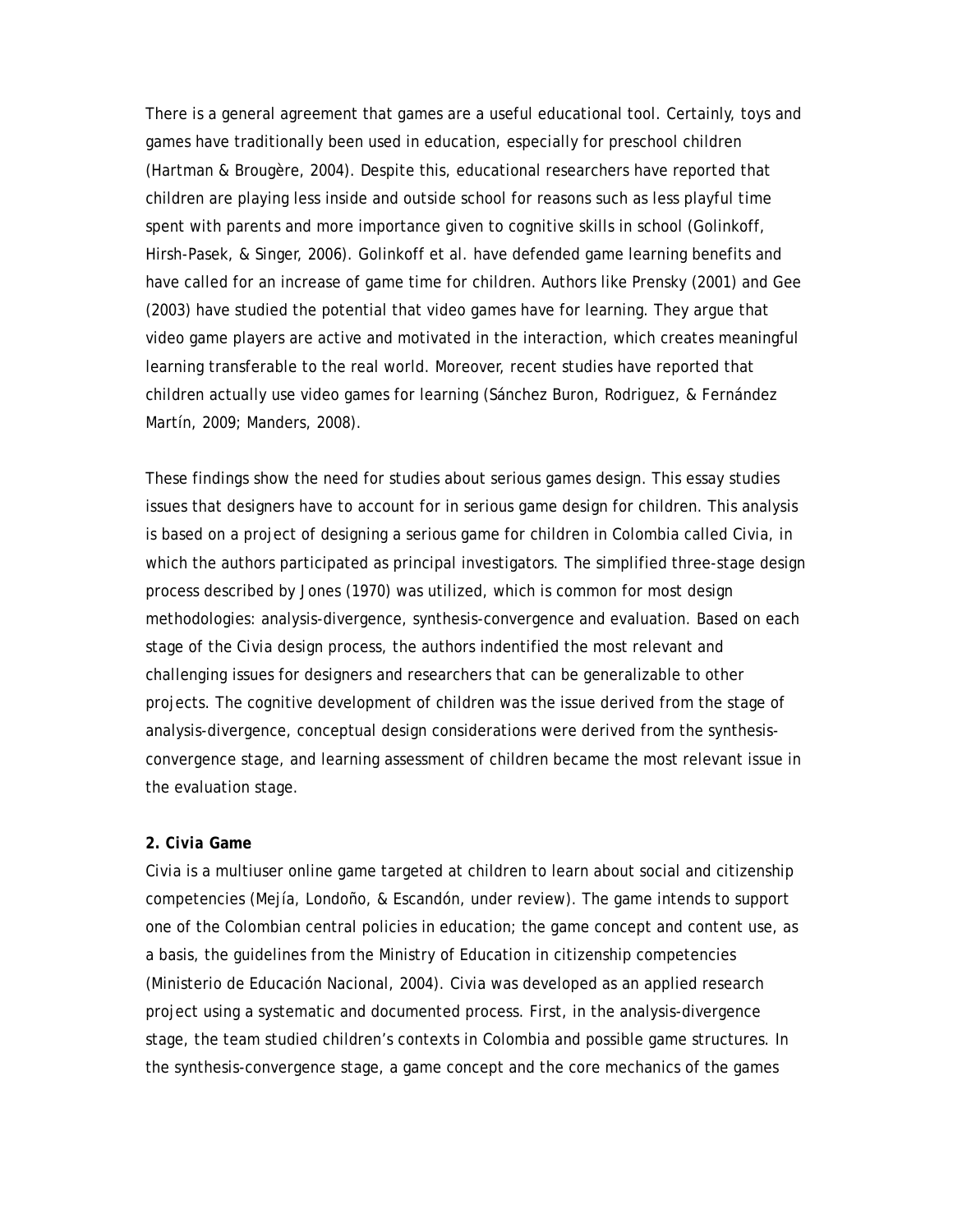were created to connect children's needs and learning objectives. Finally, the researchers evaluated the effectiveness of learning while children played the game.

The game proposes a fantastic scenario, in which the players have a collective challenge to survive in a futuristic world that has suffered an environmental crisis. Resources are limited, and players need to figure out the best way to sustain their *Civia* world. The core mechanics of the game are designed in such a way that prosocial behaviors win benefits for the players. Thus, while children are focused on the game challenge, they are unaware that they are learning prosocial behaviors and citizenship competencies. The game also includes complementary individual challenges and social tools. Figure 1 and 2 show screenshots of avatar selection and scenario interface.



Figure 1. Avatar selection.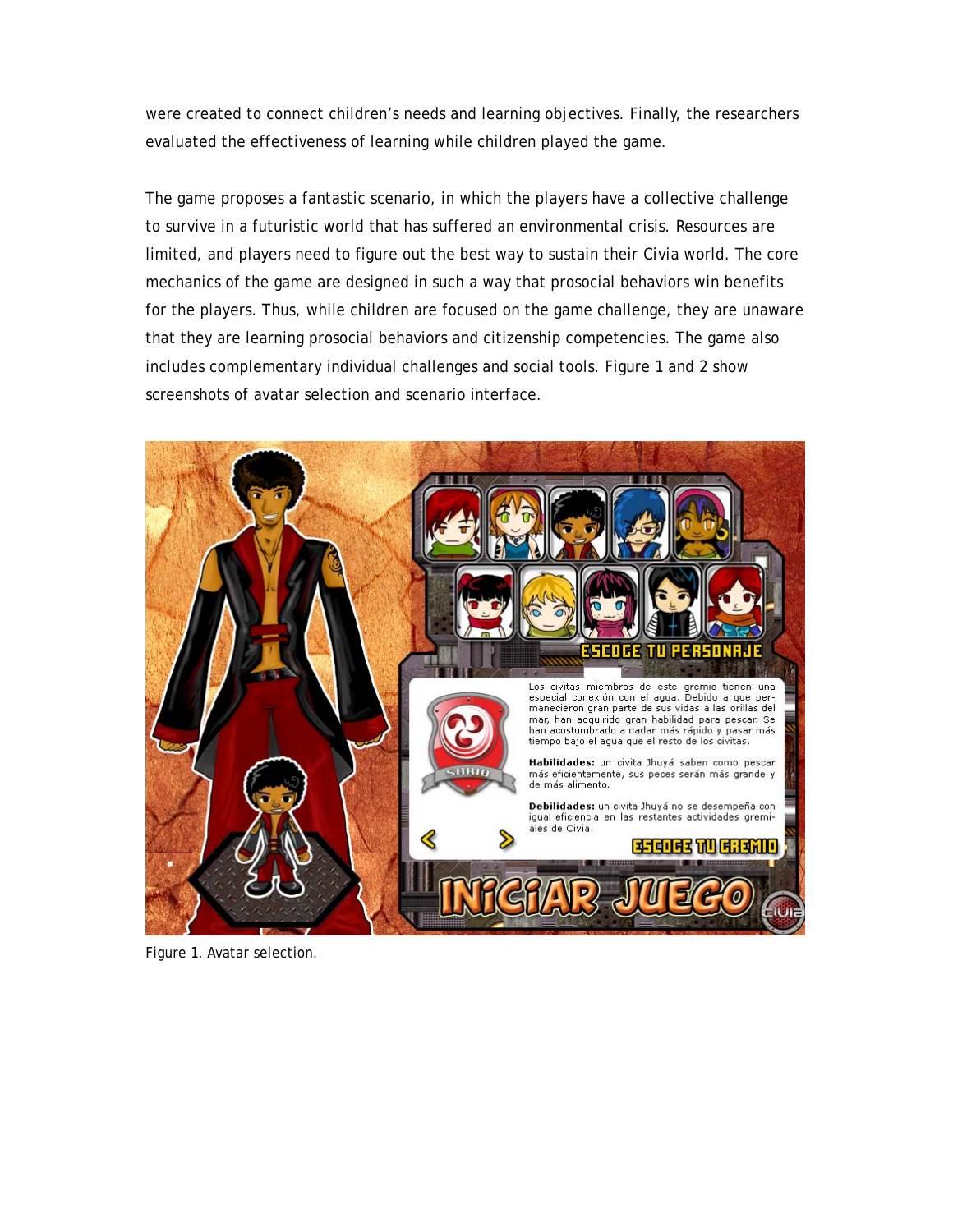

Figure 2. Scenario interface.

# **3. Children's Cognition**

The first issues discussed below come from the stage of analysis-divergence and are related to the cognitive development of children. A game, even serious, must first provide fun. This characteristic explains the success of serious games to facilitate knowledge assimilation and skills building. A serious game needs to be seen as a leisure activity rather than a cognitive task. For children this is more relevant, because the cognitive differences among developmental stages show evidence that playful activities compel children's attention (Bjorklund, 2005). This analysis was derived from the specific cognitive characteristics of children in the transition from preadolescence to adolescence studied in the *Civia* project, but other children's developmental stages might have other specific considerations. The cognitive issues in game design for children discussed in this section are limitations of children's operational stages, advantages of both automatic and effortful information processing, and benefits of play to sustain attention and increase resistance to interference.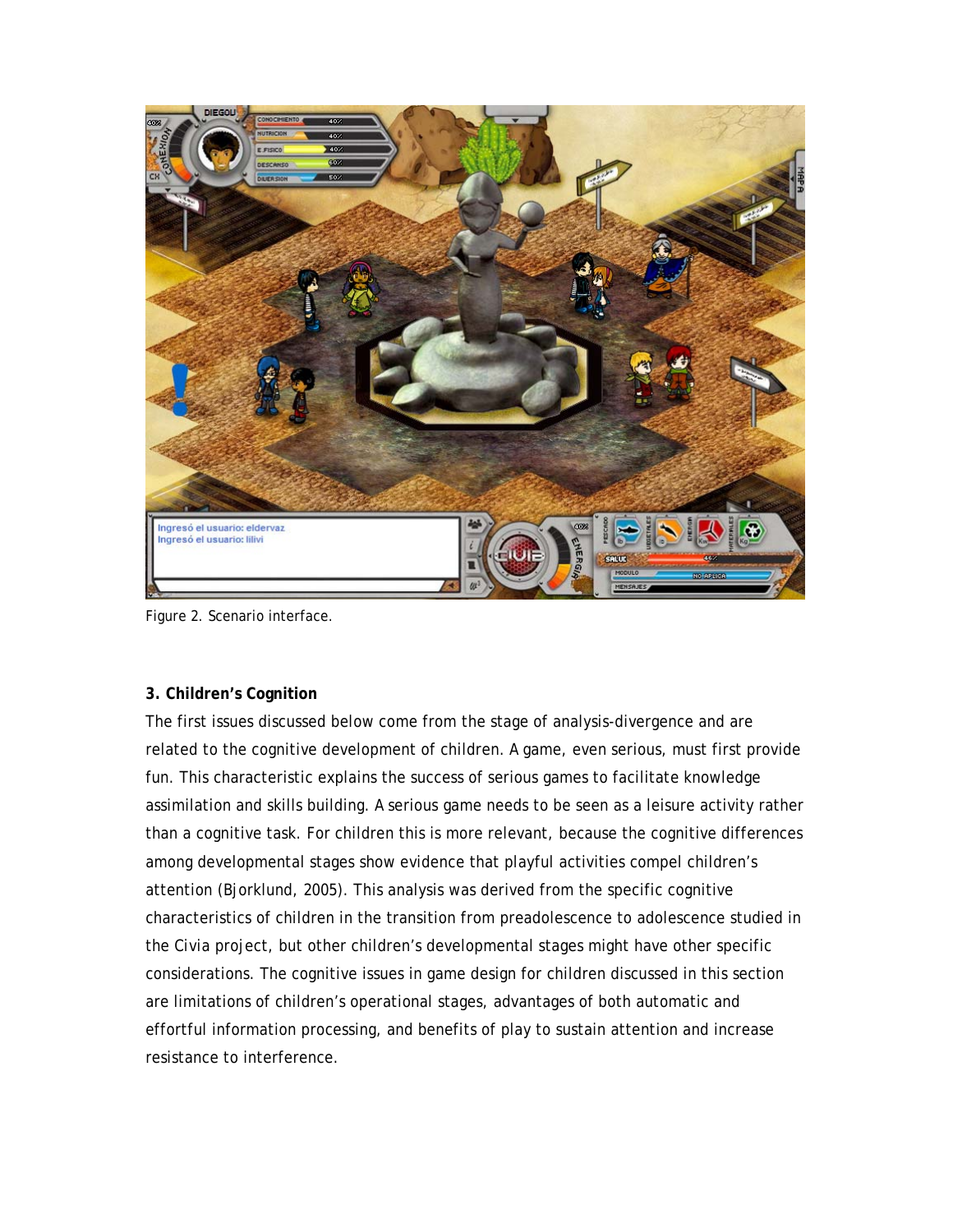The first concept is limitations of children's operational stages. The concept of operations belongs to the Piaget's theory of developmental psychology that describes four stages in child development: sensorimotor, preoperations, concrete operations, and formal operations. Operations refer to the transformation of mental schemes that children develop in the stages using symbolic reasoning (Bjorklundk, 2005). Since the stages are an incremental process, design decisions must be based on the limitations of children's mental capacity at each stage. For example, a game for children in the preoperations stage should not contain abstract reasoning belonging to the formal operations stage. In *Civia*, taking into account the limitations of the children's operational stages, the team targeted the formal operations stage to facilitate learning of citizenship competencies, which require abstract thinking. Although children in previous stages may understand the game's core mechanics, they may not be able to grasp the competencies targeted, since their mental schemes are incompatible with their level of thought abilities.

The second cognitive issue comes from information processing theories of cognitive development. These theories try to explain how humans access and retrieve information based on the concept of limited capacities of memory and processing. One of the assumptions is that there are two extremes that demand information processing capacities: automatic processing and effortful processing. Automatic processing does not require mental effort, is not available to consciousness, does not interfere with other processes, and does not vary with individual differences of intelligence, motivation, and education (Bjorklund, 2005). Depending upon the design problem, one or the other extreme maybe adequate. In games it is preferred that learning objectives be automatically processed to avoid the impression of learning task, and to let children focus their effortful processing on the game core mechanics. For this, the *Civia*'s team decided to put the content about citizenship competencies at an automatic level. That is to say, that the game presents a challenge that does not directly explain competencies like respect or how to interact peacefully. Instead, the players focus on game challenges and, hence, while children are figuring out game strategies for survival, it is expected that they will be assimilating desirable prosocial behaviors.

The last cognitive issue is related to sustaining attention. Younger children have less ability to inhibit irrelevant information and sustain attention in a central process. Only around the age of sixteen will children reach a level of resistance similar to that of adults. (Bjorklund, 2005). Thus, for the design of serious games, assuring game play immersion is critical, because it supports longer and stronger sustained attention in a player who might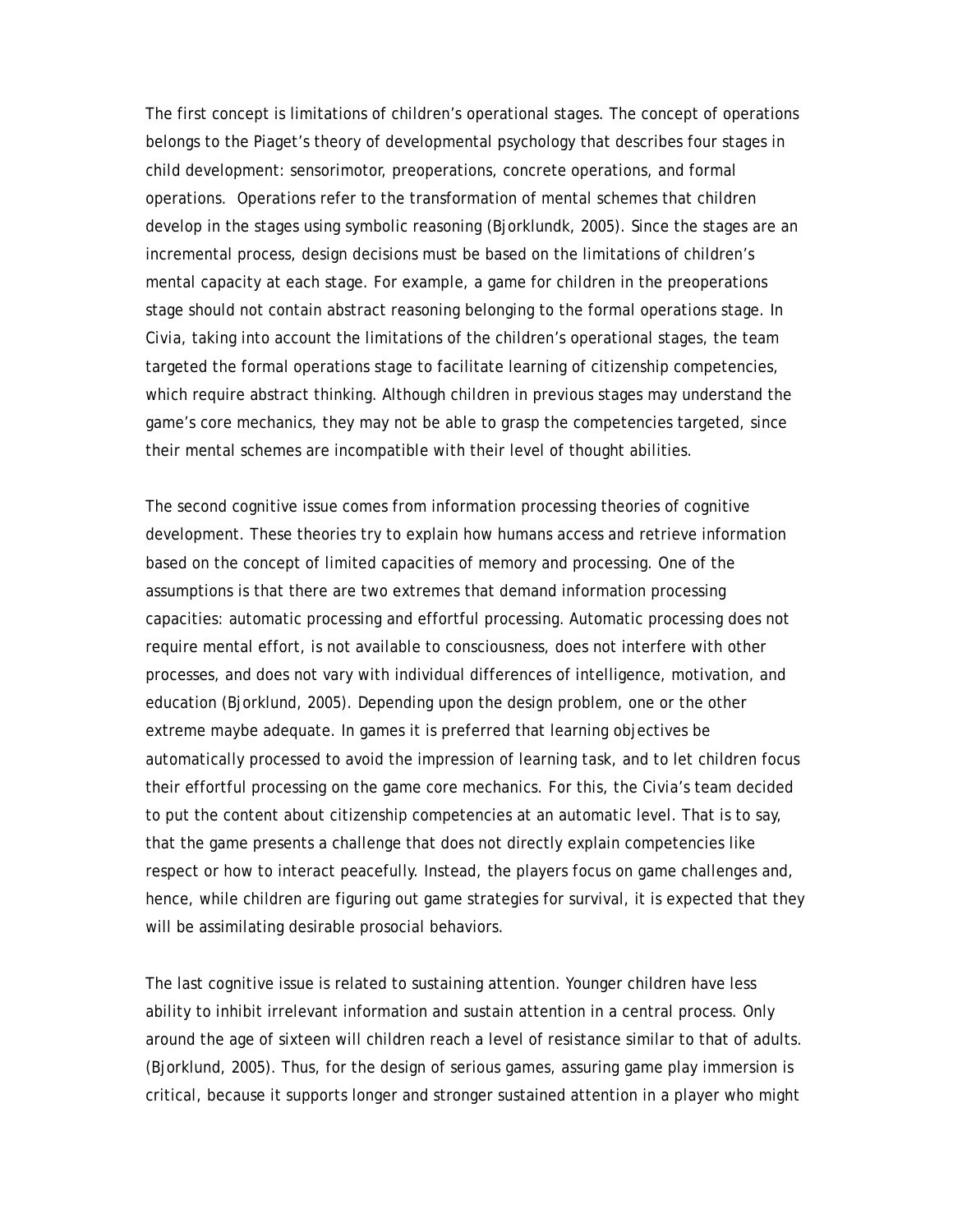be more susceptible to interference. This lends support to the idea that digital games have the potential to generate long immersion trances and learning. However, it is a mistake to think that the technology alone guarantees effective learning. Murray (1997) explains that immersion can be achieved with a book, a TV show, or a digital game; but it also needs a content component. Thus, adequate narration and game play blended with technology are necessary for games to be powerful tools for children's learning. In *Civia*  the design decisions also dealt with the limited resistance of children to cognitive interference, because they are using conscious processes in the game play and narrative, which has a powerful potential for immersion.

# **4. Conceptual Design**

From the synthesis stage, the authors found that conceptual design becomes essential to connect game play design challenge with learning objectives. The challenge of designing for children is to synthesize these two complex factors, which seem opposite, into one concept. Game concept is the foundation on which to build everything else. Although visual aesthetics and usability remain relevant, the concept is central to the design problem. It defines essential game play, narrative argument, and game core mechanics. The designer's challenge becomes more complex in serious games for children, since the majority of commercial games have been based on violent topics, which are undesirable in education.

Raw learning content is usually not exciting for learners. The simple translation of content to game content is likely to be uninteresting for players, and a game that is not interesting is not a game. Conceptual design must be a process that uses creative ways to design engaging games. Two issues relevant to serious game design for children are explained below: rhetorical tropes and reuse of interactive models. Rhetorical tropes, like metaphors and analogies, can deliver the content in an indirect and effective way. Bonsiepe (2000) already advocated for a designer who is a specialist in visual rhetoric to facilitate the assimilation of complex information. In the *Civia* project, for example, the notion of collective survival after an ecological crisis in the future was used as a metaphor of current Colombian social problems that remain unresolved due to citizens' inability to interact peacefully and collectively. Thus, the rhetorical model conveys the message in an indirect way, creating an efficient communication.

The additional issue is the reuse of interactive models, which is a powerful tool for designers of serious games. Looking at the advantages and disadvantages of game genres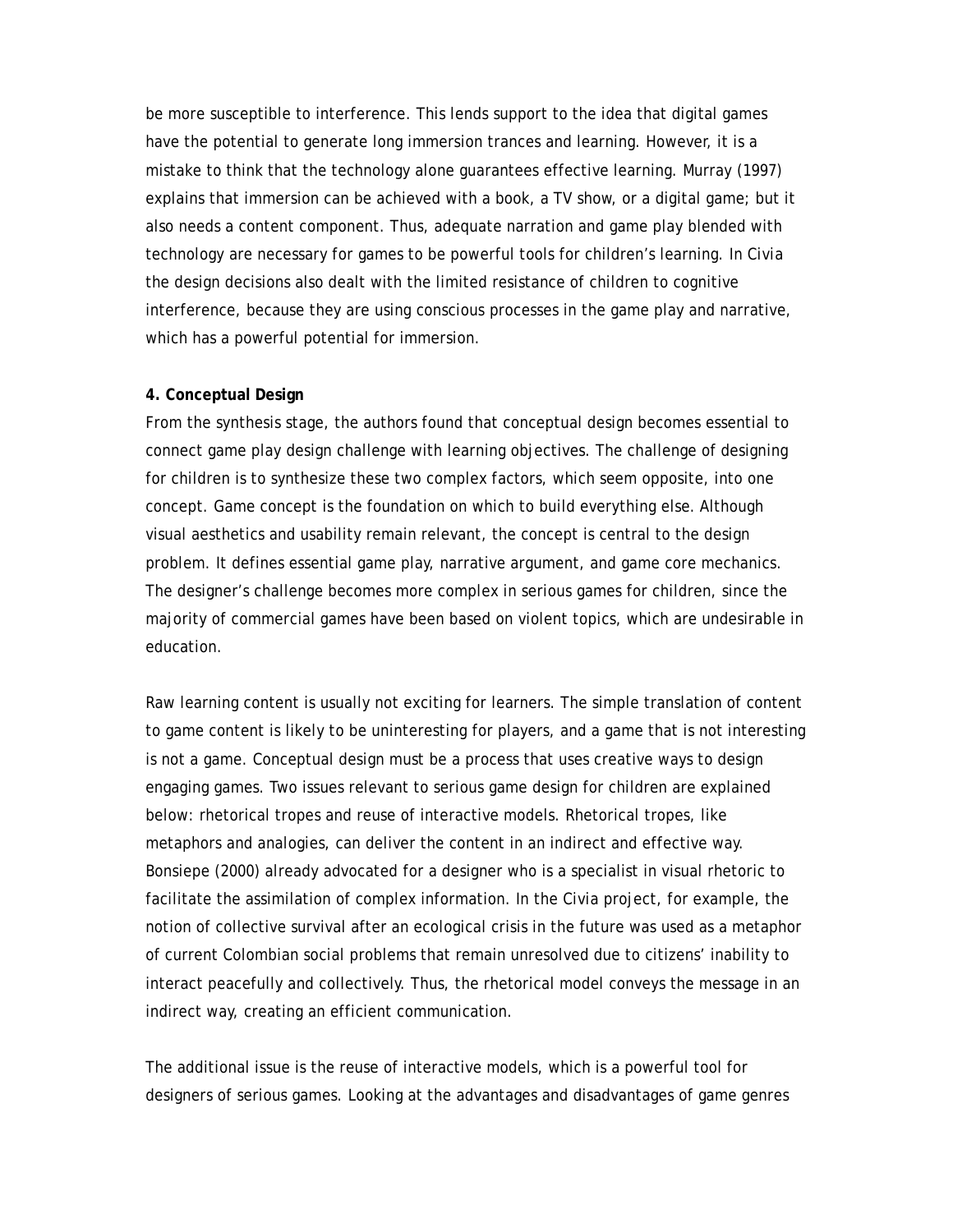and technologies, designers can decide what are suitable options for children. For example, toddlers may enjoy repeatable single challenge games or simple puzzles, while preadolescents may need more complex games. The learning objectives determine this decision. For example, historical content may use adventure and strategy game types, while social competence content may require role-playing games. Conceptual decisions in game design must study carefully what different genres and technologies offer to improve the game effectiveness.

In *Civia,* the team reused the interaction model of multiuser games. Although multiuser games traditionally are not directed toward children, because they are based on complex social structures, game producers have recently been designing games adapted for children without sacrificing fun (Aihoshi, 2008). These types of games correspond to a design solution because they offer social media tools and interaction among players, which offer potential benefits for social and citizenship competencies. This decision was also supported by the fact that preadolescents and adolescents are more likely to play complex games with long interactions and enjoy social media tools. In addition, this interaction model of multiuser games offers another advantage according to Piagiet's theory of developmental psychology called intrinsic activity, which states that children learn more from peers than parents or teachers (Bjorklund, 2005). This suggests that the collective challenge and social interaction of *Civia* can enhance opportunities for learning.

#### **5. Learning assessment**

In the evaluation stage, children's learning assessment is the most relevant issue. Learning outcomes determine the efficiency of serious games designed for children. Fun is the key element of games, and it is the key for serious games, too. Still, learning outcomes become the criterion for evaluating the quality of serious games designed for learning. The authors propose longitudinal measurements of competencies, for two reasons. First, one-time measurements of competencies are imprecise and may lead to questions about research validity. Indeed, evaluation of learning outcomes needs an ongoing assessment, because individuals learn in several continuous moments (D. Villada, personal communication, November 27, 2006). Second, one-time measurements do not reveal the real learning in an individual because measurements do not measure precisely unconscious processes. Serious games for children usually do not include metacognitive learning because it is better that children not be aware of their own learning when it is related more to a task rather than fun.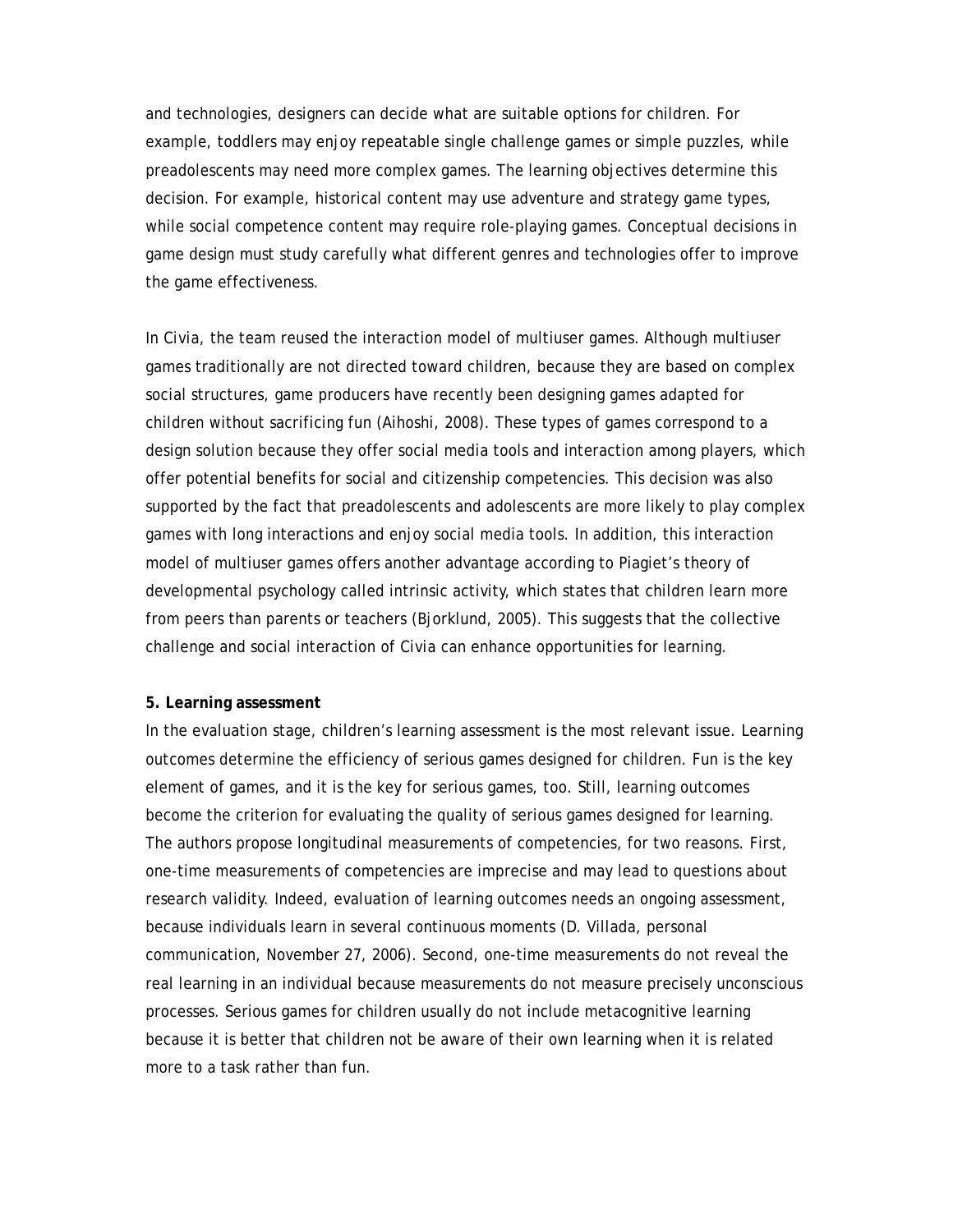Therefore, longitudinal measurements are the most accurate way of assessing learning, although it is impractical for designers. A solution for this problem is the partnership with other specialists like educators or social workers, who naturally interact with children everyday. These conclusions follow upon the *Civia* experience, where the project team executed a one-time learning assessment with quantitative and qualitative data. After game interactions, the researchers found that the game increased levels of social competencies. But some questions arose about the real transference of behaviors to real life, which need longitudinal studies to be answered (Mejía et al., under review). Stevens, Satwicz, and McCarthy (2008) pointed out that it is necessary to "reconnect" the game immersion of children with their real life. Their research suggests that there are potentialities for learning with games for example, in individual knowledge building. Nonetheless, they added, research is needed to find out if the "reconnection" is generalizable.

# **6. Conclusions**

Serious games are becoming an important area for using technology for learning goals. Rapidly, the genre has grown with a large list of titles available for different needs and audiences. This children's audience creates a demand for research to create appropriate design principles for serious games for children. This paper has reported specific evidence and experience usable in other design projects about serious games for children. Perhaps, the most relevant issues are related to children's cognition, in which developmental theories can be applied and interpreted in order to create effective serious games. Immersion and fun are clearly the main design goals in order to create a learning situation that fits children's cognitive needs.

To achieve this, designers must understand the specific cognitive stages in their children's audience to design an appropriate concept. Effective conceptual design combines fun and learning, which is possible with tools like visual rhetoric and reuse of interactive models. Whereas visual rhetoric relies on designers' creative skills, reuse of interactive model consist of benchmarking evaluations that can lead to recycling of already successful interfaces of games. Also, the authors call for ensuring the inclusion of ongoing evaluation stages in which designers and researchers can identify real learning outcomes and how design principles and tools have affected the learning process.

Education and psychology researchers generally agree that video games are a useful tool for the learning engagement, but they diverge in how the learning is produced (Kerr,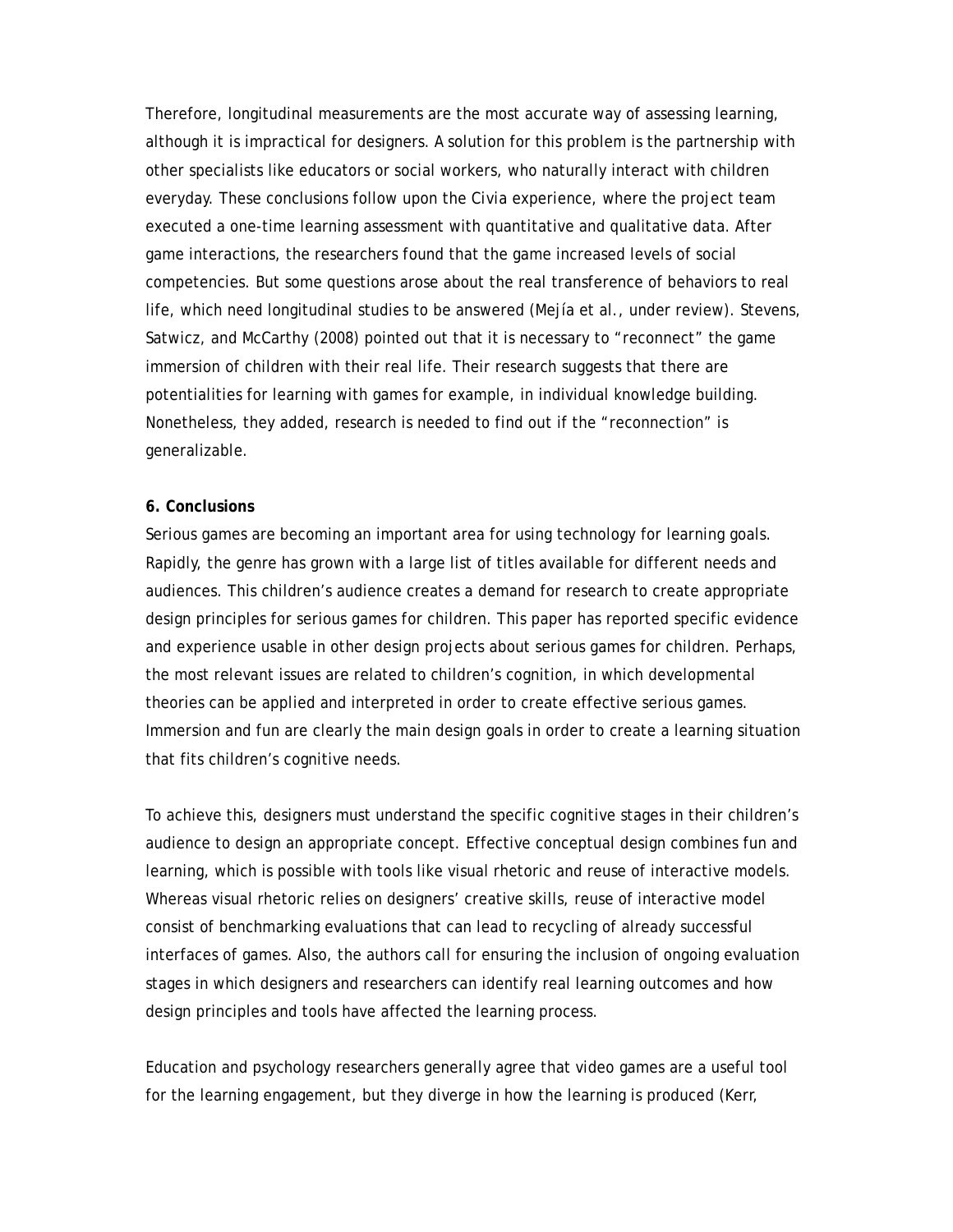2006). Michael and Chen (2006) recommended types of research needed to clarify the success of serious games. They drew attention to improving the effectiveness of educational processes, exploring artificial intelligence tools and behaviors of non-player characters of digital games, promoting free software and low-cost tools for children's games, improving game evaluation tools, and promoting the acceptance of serious games for learning in society. Even though design research can contribute to all these issues, it must specifically address the processes of creating game innovations and discovering interface principles that enhance learning. Research projects on game design and development like *Civia,* are helping to indentify generalizable design principles. Surely, more initiatives will follow to add more insights to this field of research.

### **Acknowledgements**

This research project was supported by a grant from the Departamento Administrativo de Ciencia, Tecnología e Innovación de Colombia (Colombian Administrative Department of Science, Technology, and Innovation –COLCIENCIAS-) code 112740520334, and Universidad de Caldas, Colombia code 0043508.

# **Notes**

**1** For comprehensive lists of serious games visit http://www.seriousgames.org or http://www.socialimpactgames.com/

#### **References**

Aihoshi, R. (2008). MMOG's are for kids. *The Escapist (153).* Retrieved from: http://www.escapistmagazine.com/articles/view/issues/issue\_153

Bjorklund, David (2005). *Children's Thinking: Cognitive Development and Individual Differences*. Belmont, CA: Wadsworth Thomson.

Bonsiepe, G. (2000). Design as tool for cognitive metabolism: From knowledge production to knowledge presentation. *Proceedings of the International Symposium on the Dimensions of Industrial Design Research.* Milan, Italia. Politecnico di Milano. Retrieved from http://www.guibonsiepe.com/

Gee, J. P. (2003). *What Video Games Have to Teach us About Learning and Literacy*. New York: Palgrave Macmillan.

Golinkoff, R. M., Hirsh-Pasek, K, & Singer, D. G. (2006). Why play = learning: A challenge for parents and educators. In Singer, D. G., Golinkoff, R. M., & Hirsh-Pasek, K (Eds.), *Play = Learning: How Play Motivates and Enhances Children's Cognitive and Social-emotional Growth*. (pp 3-12). Oxford: NY: Oxford University Press.